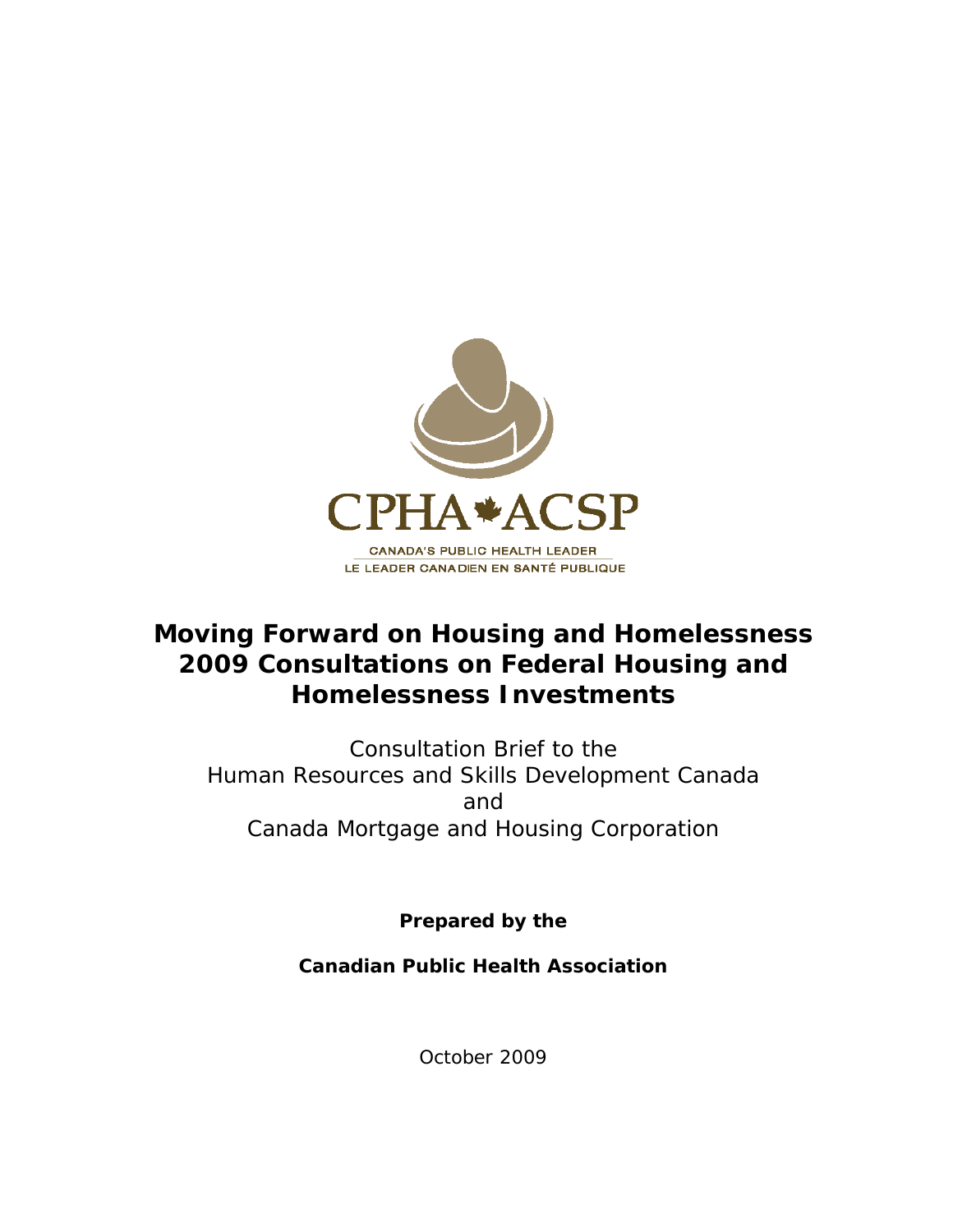# **Introduction**

The Canadian Public Health Association (CPHA) is Canada's only non-governmental voice dedicated exclusively to public health. Its membership, the public health community in Canada, is multidisciplinary and multisectoral. Founded in 1910, CPHA addresses a broad range of health and social issues. CPHA's members believe in universal and equitable access to the basic conditions necessary to achieve health for all Canadians. The Association welcomes this opportunity to share with the Human Resources and Skills Development Canada and the Canada Mortgage and Housing Corporation its views on an investment by the federal government on housing and homelessness.

Housing and homelessness are not simply a "social" issue; they are critical determinants of health. They should be part of an integrated suite of investments that cover the continuum of shelter-related issues. Although data indicate progress made in some elements of national housing and shelter, there is room to improve the current design and delivery of federally-initiated and supported policy and programs addressing housing and homelessness.

In the mid-1990s CPHA adopted several resolutions and motions that spoke to the central role of adequate shelter as a determinant of health. The Association made 11 recommendations, among these a call to the federal government to foster a positive policy environment that would encourage the building and maintenance of affordable and appropriate housing and to develop public policies and programs to address homelessness. CPHA remains committed to a "determinants of health" framework and supports an intersectoral, whole-of-society mechanism to address housing and homelessness.

The federal government plays a vital role in providing leadership and investment to improve the quality and quantity of housing available for low-income Canadians and to respond to the country's homelessness situation. This is a shared responsibility with the provincial, territorial and local governments and other sectors. It also includes the involvement other non-governmental sectors, including both for-profit business and not-for-profit voluntary organizations. The Government of Canada should be applauded and encouraged to build on and extend its efforts in this area.

CPHA was invited to provide input to the 2009 consultations on federal housing and homelessness investments. The following represent a summary of CPHA's the questions posed in the consultation background document.

## **Moving forward on housing and homelessness**

#### Discussion Theme 1: Policy Priorities

## 1.1 Housing

*What do you want housing investments to achieve? What are the best strategies to get there?* 

Housing investments should seek to maximize the health and quality of life, and social re-integration of the residents, and build 'social capital' through links with their surrounding communities. Priority groups should be First Nations, and low-income children and families, and seniors.

The desired outcomes should be persons placed, housing stability, costs of health/social services used, and social re-integration. CIHI, StatsCan, CIHR and SSHRC should be re-structured to given more appropriate emphasis to full range of determinants of health. The evidence suggests as much as 2/3 of our health derives from non-medical determinants. The remainder is biological, and health services.

Private citizens and private sector businesses should receive tax breaks for investing in supportive housing. Innovative tax credits should be implemented, such as donations toward the education, health or employment of a low-income person.

Current investments are insufficient to meet the current range of needs of Canadians along the housing continuum (i.e., emergency shelters, supportive and transitional housing, social and affordable housing, market rental and home ownership).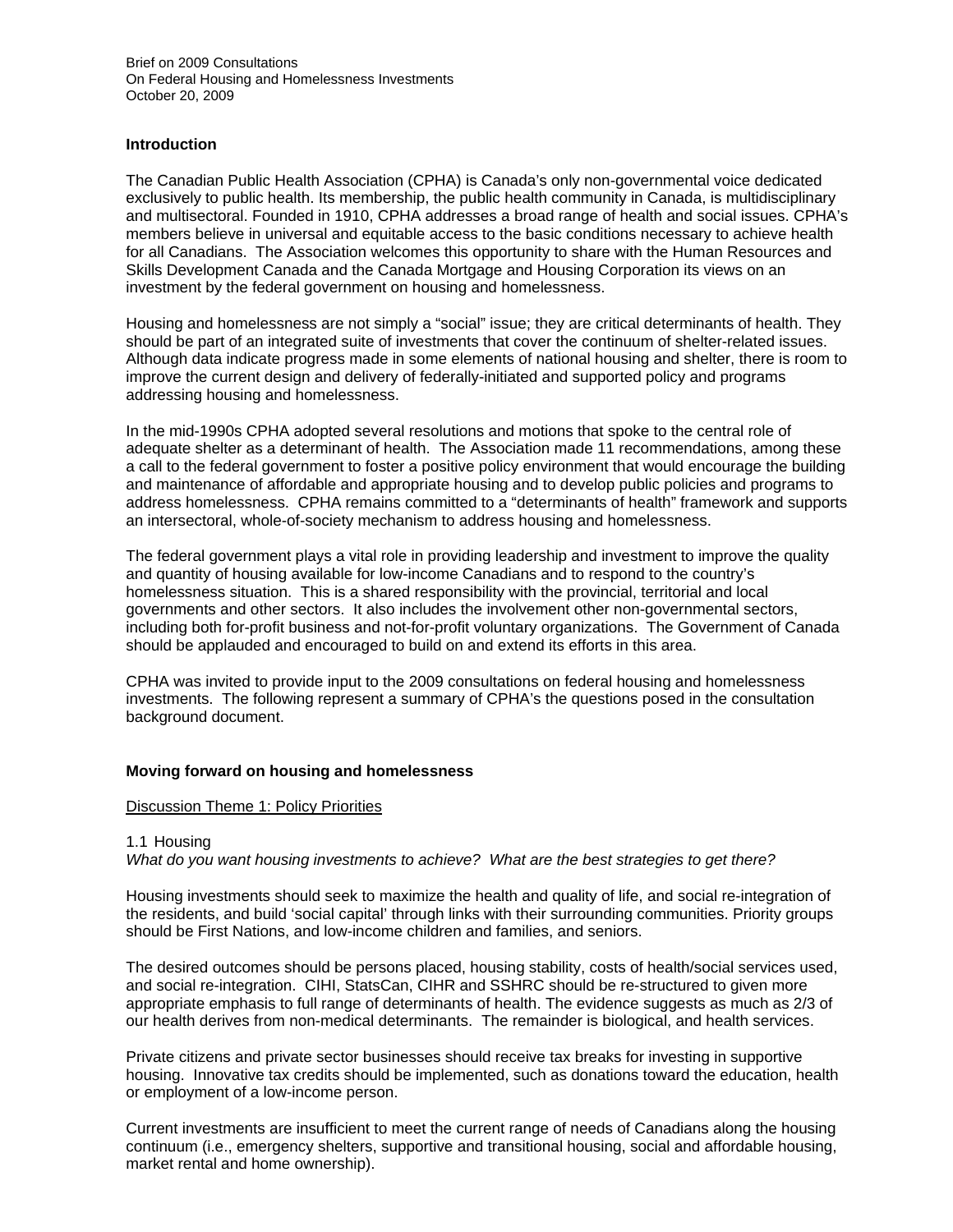Brief on 2009 Consultations On Federal Housing and Homelessness Investments October 20, 2009

### 1.2 Homelessness

*What do you want federal homelessness investments to achieve? What are the best strategies to get there?* 

The priority populations are not dissimilar to those identified above. People living with a mental illness should also be included as a priority population for both housing and homelessness, as they constitute a significant proportion of the homeless and of those with inadequate housing.

Issues of housing homelessness should be tied to a broader focus on maximizing the 'social reintegration' of at-risk persons. For example, people exiting prison need special supports for health, education, and employment.

HPS would be more effective if it had more funding that was legislated and long-term, if it had mandated national goals, if it had data support from CIHI, etc, and if it had a larger budget for rigorous, mixed (qualitative\quantitative) evaluations and research.

Housing and homelessness should be part of a wholly-integrated, continuum of investments centred around social re-integration of marginalized persons, reducing health inequities, and building 'social capital. It should definitely be integrated with other support services.

# Discussion Theme 2: Roles

## 2.1 Housing

## *What are the optimal roles of different levels of government in addressing housing issues?*

The Federal government should provide leadership through mandated funding, supportive long-term legislation, and support for evaluation/research. The P/T governments are best suited to administer all resources.

#### 2.2 Homelessness

*What are the optimal roles of different levels of government in addressing housing issues?* 

Whether or not community-based models are effective in responding to homelessness depends on how one defines "effective". It would be more effective with larger, longer-term resources, mandated longterm legislation, national goals, supportive data infrastructure and greater community control over funds and programs.

The HPS provides a good test-case for an intersectoral approach to reducing inequities. As such, all ministries and sectors of society could and should be involved. All F/P/T governments should undertake a pan-government review in which all ministries and departments are required to identify how they are using an evidence-based approach (consistent with the evidence on determinants of health) to reduce inequities and maximize the health of Canadians.

## Discussion Theme 3: Program Delivery and Funding

#### 3.1 Housing

*Based on your views regarding policy priorities and roles, should existing housing program delivery and funding mechanisms be maintained, and if so, could changes be made to improve their effectiveness?* 

The existing delivery and funding mechanisms should be maintained, but greatly expanded in their budgets and length of term. Communities should have greater direct control over program delivery and evaluations, and the funding mechanisms should be expanded, eg., to included dedicated F/P/T 'taxes'.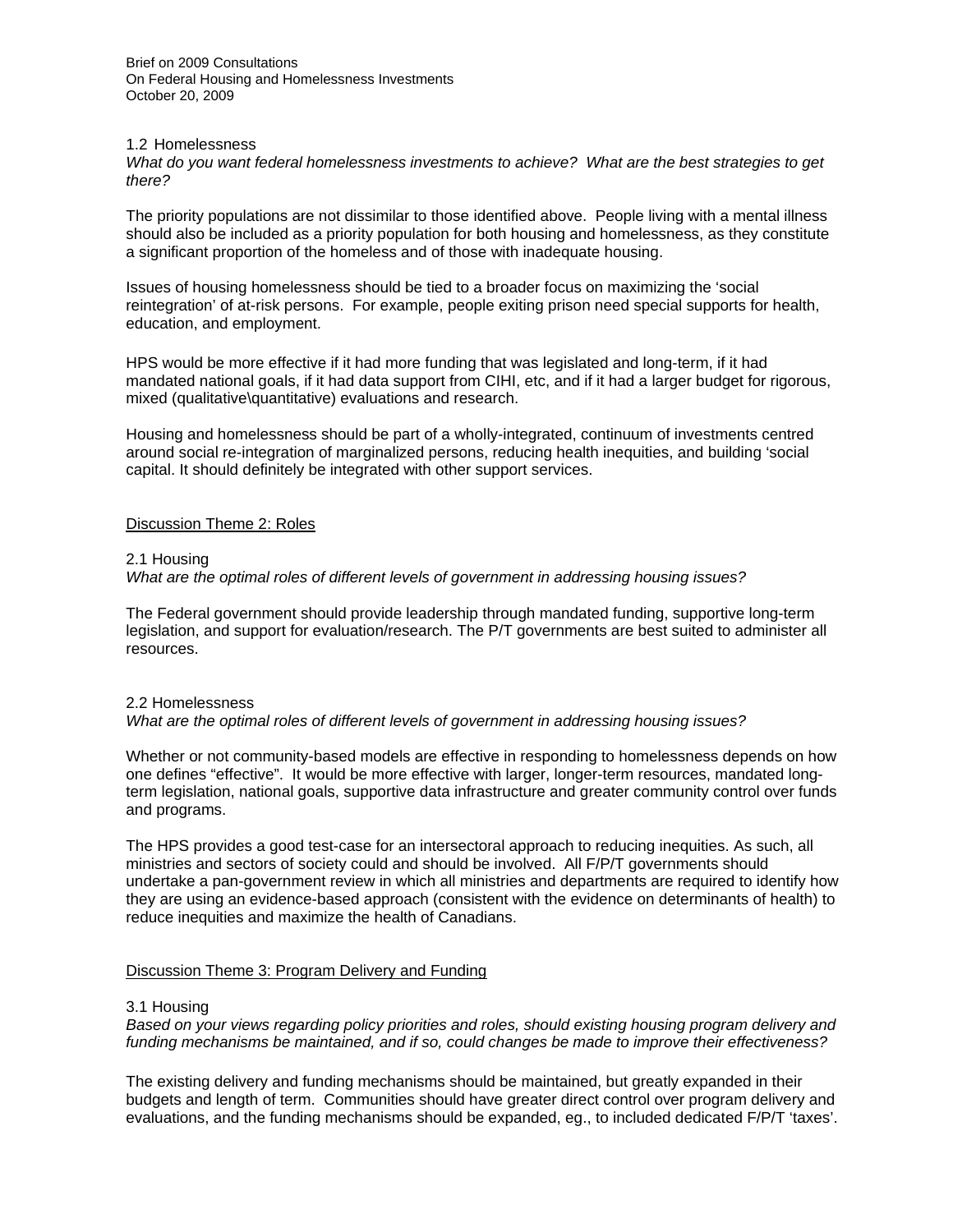With respect to the effectiveness of AHI and the federal renovation programs, greater emphasis should be placed on national (including Quebec) collaboration, sharing of lessons and resources.

The key barriers and challenges are implied throughout the above comments. First, Canadians are not sufficiently aware of the evidence regarding the 'true' determinants of health. Second, governments' programs and policies are not organized around this evidence and the reduction of inequities.

The housing needs of low-income Canadians that are not being met under the current programs. The price of housing in most cities is too high. If we truly wish to secure a sustainable and equitable future for all then the price of rental and market housing in each city should be tied to the incomes of its residents. If a town or city has 10% of its population with a maximum income of  $\sim$  \$70,000, then 10% of available housing would be affordable to them. Each 'community' would include market AND nonmarket, 'social' housing for the working poor, persons with disabilities, and low-income First Nations that is priced according to their income. Current investments are not sufficient to address the gaps.

## 3.2 Homelessness

*Based on your views regarding policy priorities and roles, should the Homelessness Partnering Strategy be maintained, and if so, could any changes be made to improve its effectiveness?* 

The design of the HPS does not adequately support homelessness prevention services, as the existing program is insufficient. Prevention of inequities should be a pan-governmental responsibility. If we are serious about being a healthier country, we should mimic the policies and programs of the other healthiest countries such as those in Scandinavia, not the USA.

### 3.3 Alternative Models for Housing and Homelessness

*Based on your views regarding policy priorities and roles, should alternative approaches be considered to improve delivery and results to Canadians in housing and homelessness? If yes, what alternatives would you recommend?* 

Meaningful effort and changes in the housing and homelessness situation in Canada require a more integrated, expanded and sustained approach. In line with its previous pronouncements and recommendations on housing and homelessness, and taking into consideration the opportunity through the 2009 consultation process offered through Human Resources and Skills Development Canada and the Canada Mortgage and Housing Corporation, CPHA proposes the following key recommendations for consideration by the federal government:

- 1. the adoption and application of a National Housing Strategy (which would encompass homelessness) wherein the price of available housing would be restricted to match the incomes of various strata of people in each specific community or region. It must be based within a strong inter-ministerial and intergovernmental mechanism. This strategy would be anchored in longterm legislation and line-item core funding rather than the present episodic approach. It should include public, measurable objectives and a robust and significant budget for evaluation and research that is supported by a national network of housing and health evaluation units.
- 2. A National Housing Strategy would be predicated on a social determinants/population health framework. The factors that contribute to homelessness and to housing insecurity must be addresses from a social determinants of health lens; simply stating that it is a complex issue is insufficient. Such a framework would also address the links between housing affordability and accessibility and food insecurity, employment security and other factors that are linked strongly with housing security and health. The implementation of a national media-advocacy campaign around the social determinants of health that highlights and educates Canadians about the link between housing, homelessness and health should be implemented.
- 3. Innovative tax mechanisms should be explored and instituted, that would support a determinants of health approach to housing and homelessness.